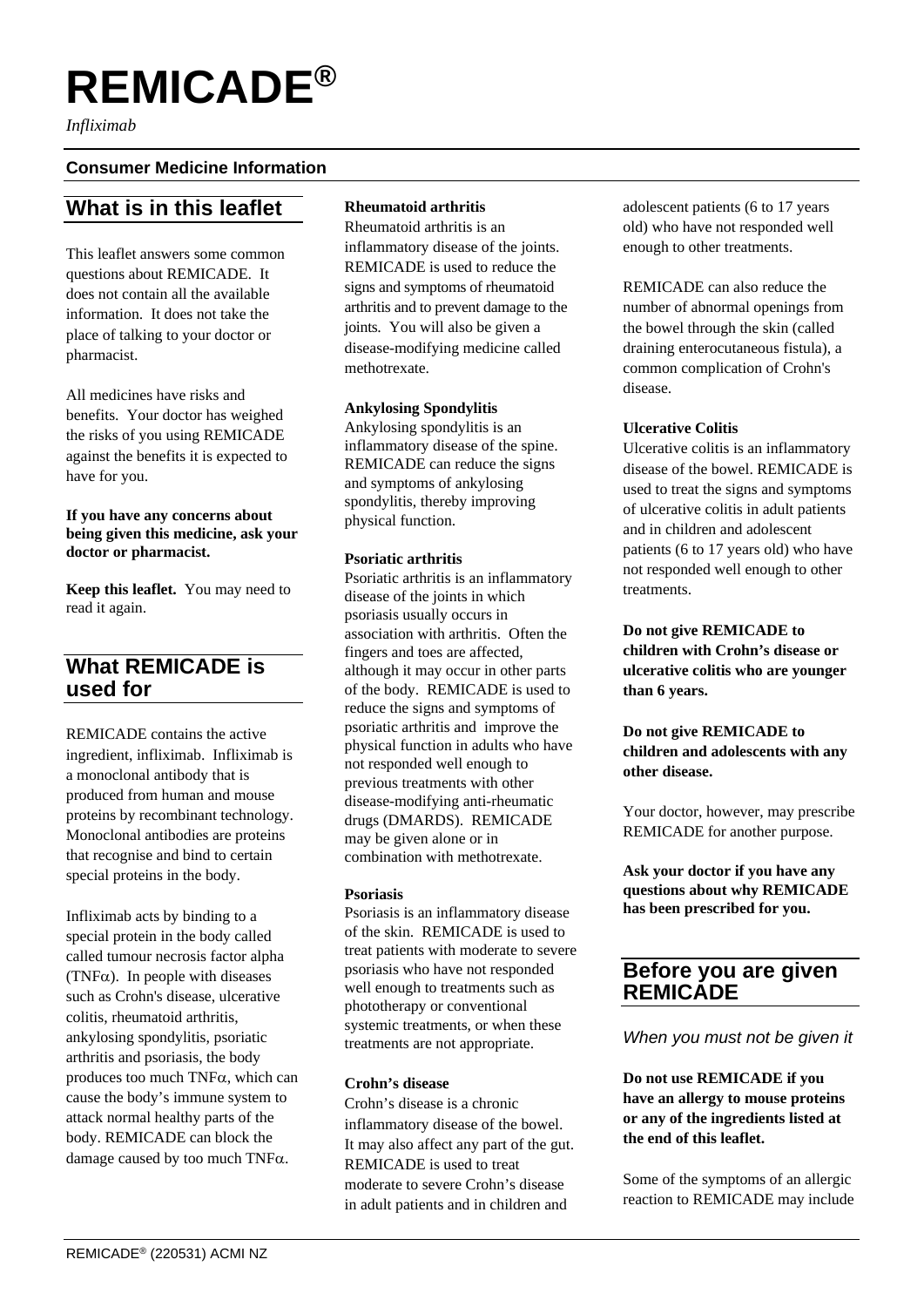skin rash, hives, fatigue, wheezing, difficulty in breathing, and/or low blood pressure.

**Do not use REMICADE if you have severe infections such as tuberculosis and infected abscesses, a repeating infection or have had repeating infections.**

**Do not use REMICADE if you are already taking another medicine for arthritis, which contains the substance called anakinra.**

If you have never been given REMICADE and have congestive heart failure, you should not use it.

#### *Before you are given it*

#### **Tell your doctor if you:**

• **currently have an infection, or if you are prone to infections, or if you have a history of infections** 

REMICADE may affect the normal immune response. You might get infections more easily. Some cases of serious infections, including tuberculosis (TB) and sepsis have been reported in patients treated with REMICADE.

- **have ever had or been in close contact with TB, even if you were treated for it.**
- **have ever had or had been in close contact with hepatitis B** Reactivation of hepatitis B have been reported in people treated with TNFα blockers. However, these reports are very rare.
- **have lived in or travelled to an area where fungal infections called histoplasmosis, coccidioidomycosis, or blastomycosis are common. Ask your doctor if you don't know if these infections are common in the area in which you have lived in or travelled to.**

These infections are caused by fungus that can affect the lungs or other parts of your body.

#### have had cancer

A type of blood cancer called lymphoma has been reported in patients receiving TNF blockers. The reports are rare but are more

frequent than expected for people in general. Cancers, other than lymphoma, have also been reported.

• **have a long history of Crohn's disease, rheumatoid arthritis, ankylosing spondilitis or psoriatic arthritis, especially if you have a highly active disease and/or have been taking medicine that reduces the activity of the body's natural defences**.

You may be more likely to develop infections and lymphomas than people in general, even without receiving TNF blockers such as REMICADE.

- **are pregnant or plan to become pregnant** Like most medicines, REMICADE is not recommended in pregnancy. **You must use adequate contraception to avoid falling pregnant during REMICADE treatment and for at least 6 months after the last infusion.**
- **are breast-feeding** REMICADE passes into breast milk. Talk to your doctor the best way to feed your baby.
- **have or have had a disease that affects the nervous system such as multiple sclerosis and seizures, or if you experience any numbness, weakness, tingling, or sight disturbances.**
- **suffer from congestive heart failure.** Steps must be taken to monitor any changes to your condition during treatment with REMICADE.
- **have ongoing blood disorders or a history of blood disorders.**
- **have recently received or are scheduled to receive any vaccines.**

Patients receiving REMICADE should not receive live vaccines. If possible, you should have all of your vaccines brought up to date before starting treatment with REMICADE.

• **have recently received or are scheduled to receive treatment with a therapeutic infectious agent (such as BCG instillation** 

#### **used for the treatment of cancer).**

Your doctor will discuss with you the benefits of using REMICADE against the potential risks.

#### *Taking or being given other medicines*

**Tell your doctor if you are taking any other medicines, including any that you buy without a prescription from your pharmacy, supermarket or health food shop.**

Some medicines may affect the way other medicines work.

**Do not use REMICADE if you are already taking another medicine for arthritis, which contains the substance called anakinra.**

Tell your doctor if you are already taking another medicine for arthritis, which contains the substance called abatacept.

Tell your doctor if you are receiving other treatments

- for rheumatoid arthritis
- for ankylosing spondylitis
- for psoriatic arthritis
- for psoriasis, such as phototherapy or other treatments
- for Crohn's disease
- for ulcerative colitis
- to prevent rejection in organ transplantation.

Tell your doctor you are taking REMICADE before receiving any vaccinations. **While using REMICADE you should not receive live vaccines.** If possible, you should have all of your vaccines brought up to date before starting treatment with REMICADE. **If you have a baby or if you are breast-feeding while you are using REMICADE, tell your baby's doctor about your REMICADE use before the baby receives any vaccine**s**, including live vaccines such as the BCG vaccine (used to prevent tuberculosis) and rotavirus vaccine.** Live vaccines should not be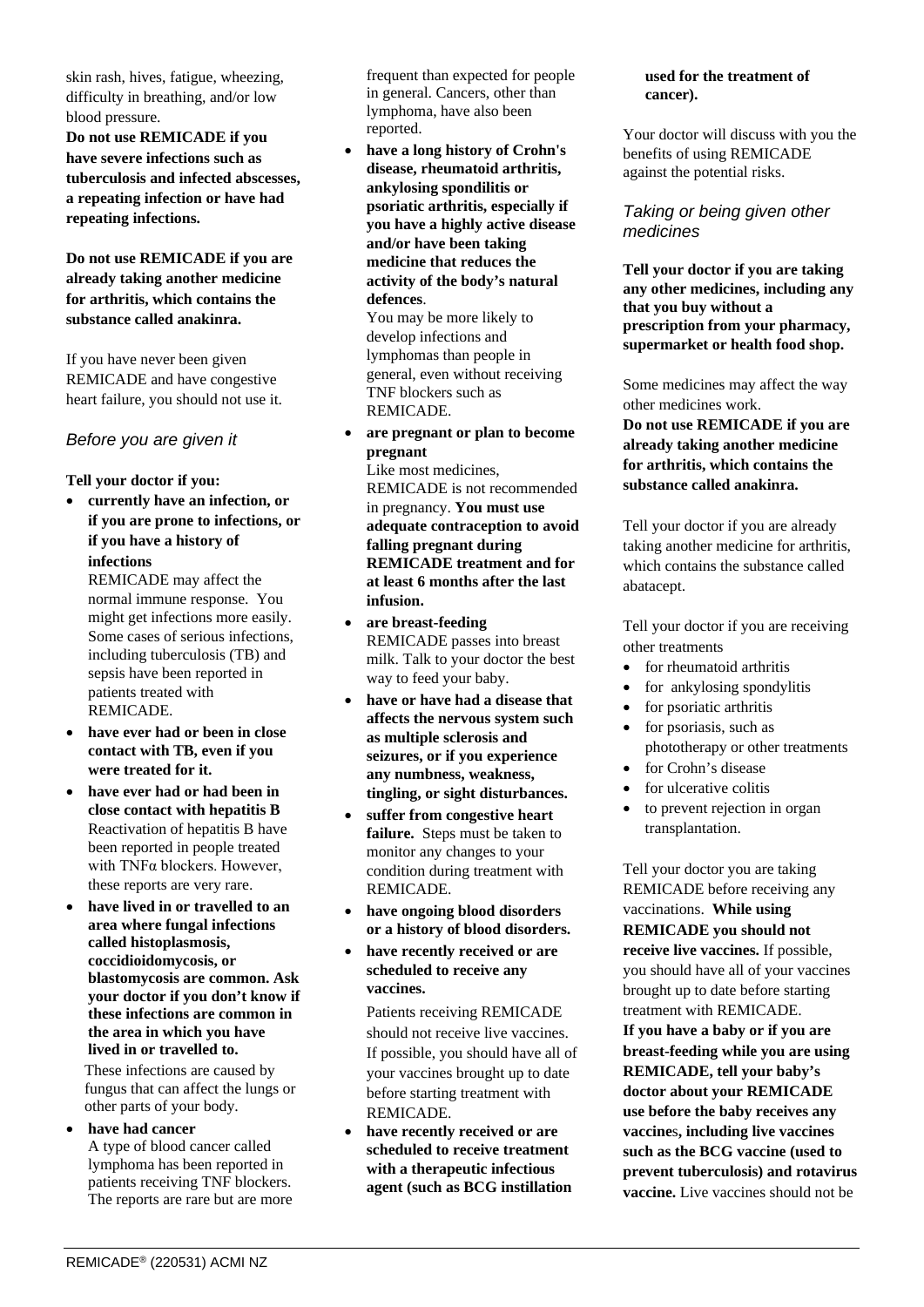given to your baby while you are breast-feeding unless your baby's doctor recommends otherwise.

Your doctor or pharmacist will be able to tell you what to do when being given REMICADE with other medicines.

## **How REMICADE is given**

REMICADE is only available on prescription. REMICADE is given in a drip into a vein (called an infusion) over at least 2 hours.

If you were able to tolerate the first 3 two-hour infusions, your doctor may decide to give your next REMICADE infusions over a period of not less than 1 hour.

For children and adolescents (6-17 years) with Crohn's disease or ulcerative colitis, the infusion is given over a period of not less than 2 hours.

A period of observation follows treatment.

#### **Rheumatoid arthritis**

The recommended starting dose is an infusion of 3 mg/kg. You will get additional doses of 3 mg/kg at 2 and 6 weeks after your first infusion and then every 8 weeks after that.

If, after 12 weeks of treatment, your arthritis does not respond well enough to the 3 mg/kg dose, your doctor may decide to gradually increase your dose to a maximum of 7.5 mg/kg every 8 weeks.

You will also be taking methotrexate as part of your treatment.

#### **Ankylosing Spondylitis**

The recommended starting dose is an infusion of 5 mg/kg. You will get additional doses of 5 mg/kg at 2 and

6 weeks after your first infusion and then every 6 weeks after that.

#### **Psoriatic arthritis**

The recommended starting dose is an infusion of 5 mg/kg. You will receive additional doses of 5 mg/kg at 2 and 6 weeks after your first infusion, then every 8 weeks after that. REMICADE may be given alone or in combination with methotrexate.

#### **Psoriasis**

The recommended starting dose is an infusion of 5 mg/kg. You will get additional doses of 5 mg/kg at 2 and 6 weeks after your first infusion, and then every 8 weeks after that.

#### **Crohn's disease**

The recommended starting dose for Crohn's disease in adults and in children and adolescents (6 to 17 years); and for closure of fistula in adult patients is an initial infusion of 5 mg/kg followed by additional doses of 5 mg/kg at 2 and 6 weeks after your first infusion, and then every 8 weeks after that. In some cases, your doctor may decide to increase your dose up to 10 mg/kg.

#### **Ulcerative colitis**

The recommended starting dose for ulcerative colitis in adults and in children and adolescents (6 to 17 years) is an infusion of 5 mg/kg. You will get additional doses of 5 mg/kg at 2 and 6 weeks after your first infusion, and then every 8 weeks after that.

#### *What do I do if I receive too much? (overdose):*

As REMICADE is being given to you under the supervision of your doctor it is very unlikely you will receive too much.

If you think you or anybody else has been given too much REMICADE, contact your doctor, pharmacist or the Poisons Information Centre who will advise you what to do, or go to Accident and Emergency at your nearest hospital.

Poisons Information Centre telephone numbers:

Australia: 13 11 26

New Zealand: (03) 474 7000

Keep these telephone numbers handy.

## **While you are being given REMICADE**

#### *Things you must do*

**Tell your doctor, nurse or pharmacist if the medicine starts to upset you or your symptoms become worse.**

**Tell your doctor or dentist that you are being treated with REMICADE before you undergo any surgical procedures.**

**Tell your doctor:**

- **if symptoms of TB (persistent cough, weight loss, listlessness, fever), or any other infection appear. Do this immediately.**
- **if symptoms of hepatitis B (upset stomach, loss of appetite, vomiting, tiredness, dark yellow or brown urine, and yellow eyes or skin) appear. You must do this immediately.**
- **that you are taking REMICADE before receiving any vaccinations**.Some vaccinations should not be given while you are being treated with REMICADE.
- **If you are receiving other medicines for the treatment of cancer**. Patients receiving REMICADE should not receive some medicines used for the treatment of cancer.

**You should continue to take adequate contraceptive measures to avoid pregnancy**. **If you have a baby or if you are breastfeeding while you are using REMICADE, tell your baby's doctor about your REMICADE use before the baby receives any vaccines, including live vaccines.** Live vaccines should not be given to your baby while you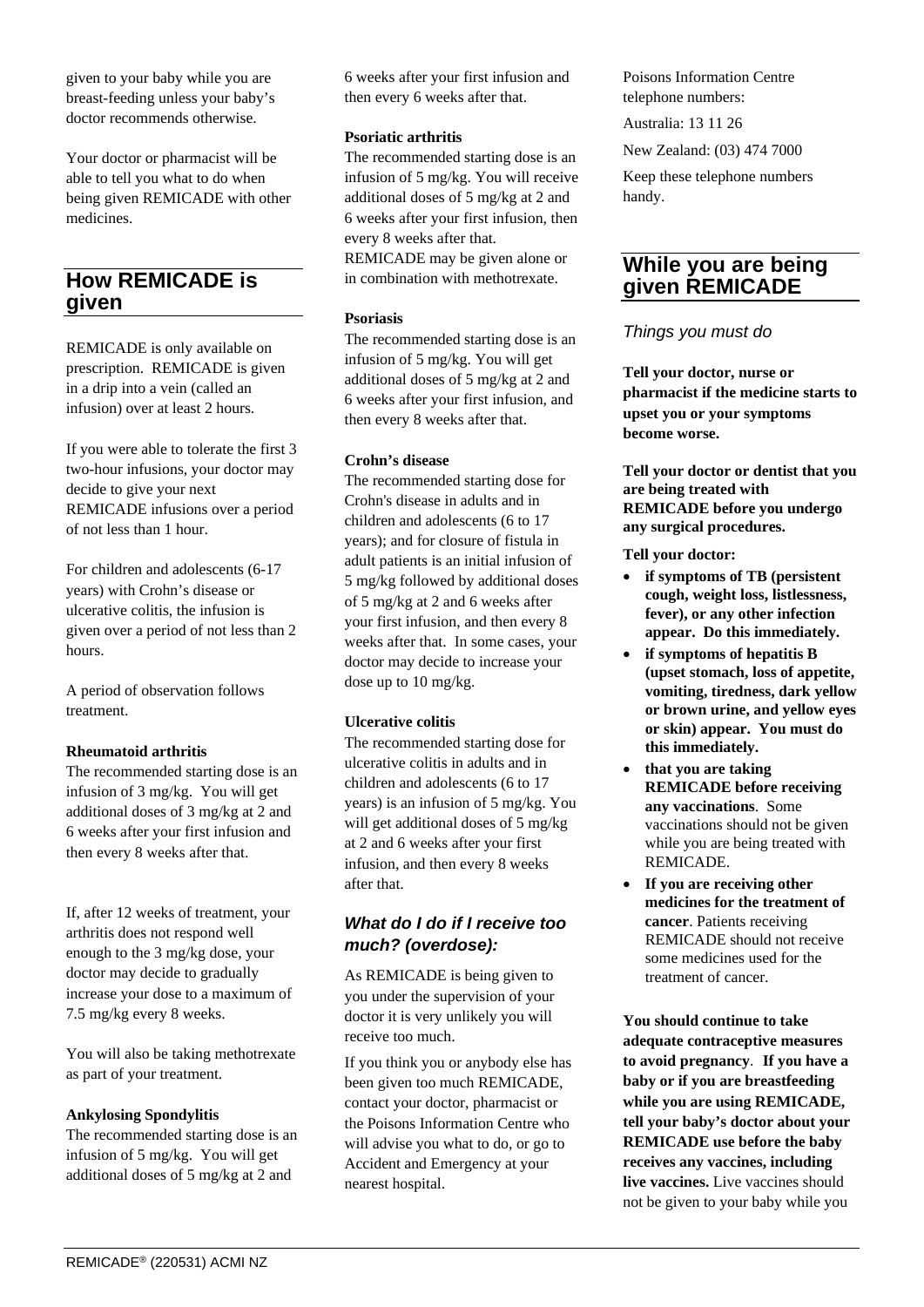are breast-feeding unless your baby's doctor recommends otherwise.

Severely decreased numbers of white blood cells have also been reported in infants born to women treated with REMICADE during pregnancy. If your baby has continual fevers or infections, contact your baby's doctor immediately.

### *Things to be careful of*

**Tell your doctor if you think you have an infection.** REMICADE may affect the normal immune response. There is a possibility that you may be more prone to infections. You will be watched closely for signs of infection.

#### **Tell your doctor immediately if you develop a skin rash or hives.**  Your doctor may discontinue

REMICADE until the symptoms go away and then begin giving the medicine again. Symptoms will resolve with appropriate treatment.

#### **If you suffer from congestive heart failure, tell your doctor immediately if your condition worsens.**

REMICADE is unlikely to make you drowsy. If you are tired, do not drive a car or work with machinery.

# **Side effects**

#### **Tell your doctor, nurse, or pharmacist as soon as possible if you do not feel well while you are being given REMICADE.**

All medicines can have side effects. Sometimes they are serious, most of the time they are not. You may need medical treatment if you get some of the side effects.

Generally, patients with rheumatoid arthritis, Crohn's disease, ankylosing spondylitis, psoriatic arthritis, or psoriasis already take several medicines to treat their disease. These medicines may themselves

#### cause side effects. **If you get additional side effects or any new symptoms, please tell your doctor.**

**Ask your doctor or pharmacist to answer any questions you may have.**

Do not be alarmed by the following list of possible side effects. You may not experience any of them.

During the infusion of REMICADE the following reactions may occur:

- fever or chills
- itchiness or hives
- chest pain
- low blood pressure
- high blood pressure
- shortness of breath.

These reactions are more likely to occur during the first and second infusion but may also appear up to six months after the last infusion.

#### **Tell your doctor immediately if you notice any of the following:**

- pain or tenderness in chest, muscles, joints or jaw
- swelling of the hands, feet, ankles, face, lips, mouth or throat, which may cause difficulty in swallowing or breathing
- numbness or paralysis in the face, leg, or arm, most likely on just one side of the body
- blurred or darkened vision
- fever
- muscle pains
- joint pains
- tiredness
- abnormal chest sounds
- rash
- itching
- symptoms that may indicate heart failure, e.g. shortness of breath, especially with exercise or lying down, or swelling of your feet.

#### **Tell your doctor or nurse as soon as possible if you notice any of the following:**

- headache
- nausea or vomiting
- dizziness and light-headedness
- fatigue
- fever
- rash
- hives
- *itching*
- sore throat
- coughing
- respiratory infections (such as bronchitis, sinus infections, cold)
- hoarseness
- shortness of breath
- chest pain
- back pain
- muscle pain
- abdominal pain
- *indigestion*
- diarrhoea
- weight loss, muscle wasting
- problems with urination
- changes in the way your heart beats, for example, if you notice it beating faster
- flushing
- dry skin or increased sweating
- fluid retention
- new onset of psoriasis, mainly on the soles of the feet and on palms
- worsening of rheumatoid arthritis.

There have been cases where people taking REMICADE have developed liver problems. Signs that you could be having a problem include:

- jaundice (skin and eyes turning) yellow)
- dark-brown coloured urine
- right-sided abdominal pain
- fever
- severe fatigue (tiredness).

#### **You should contact your doctor immediately if you develop any of these symptoms.**

#### **Tell your doctor if you notice any other effects.**

Most of the side effects are mild to moderate in severity. Other side effects not listed above may also occur in some patients. Some side effects may appear up to six months after the last infusion.

#### **Cancers**

In clinical studies , more cancers were seen in patients who received